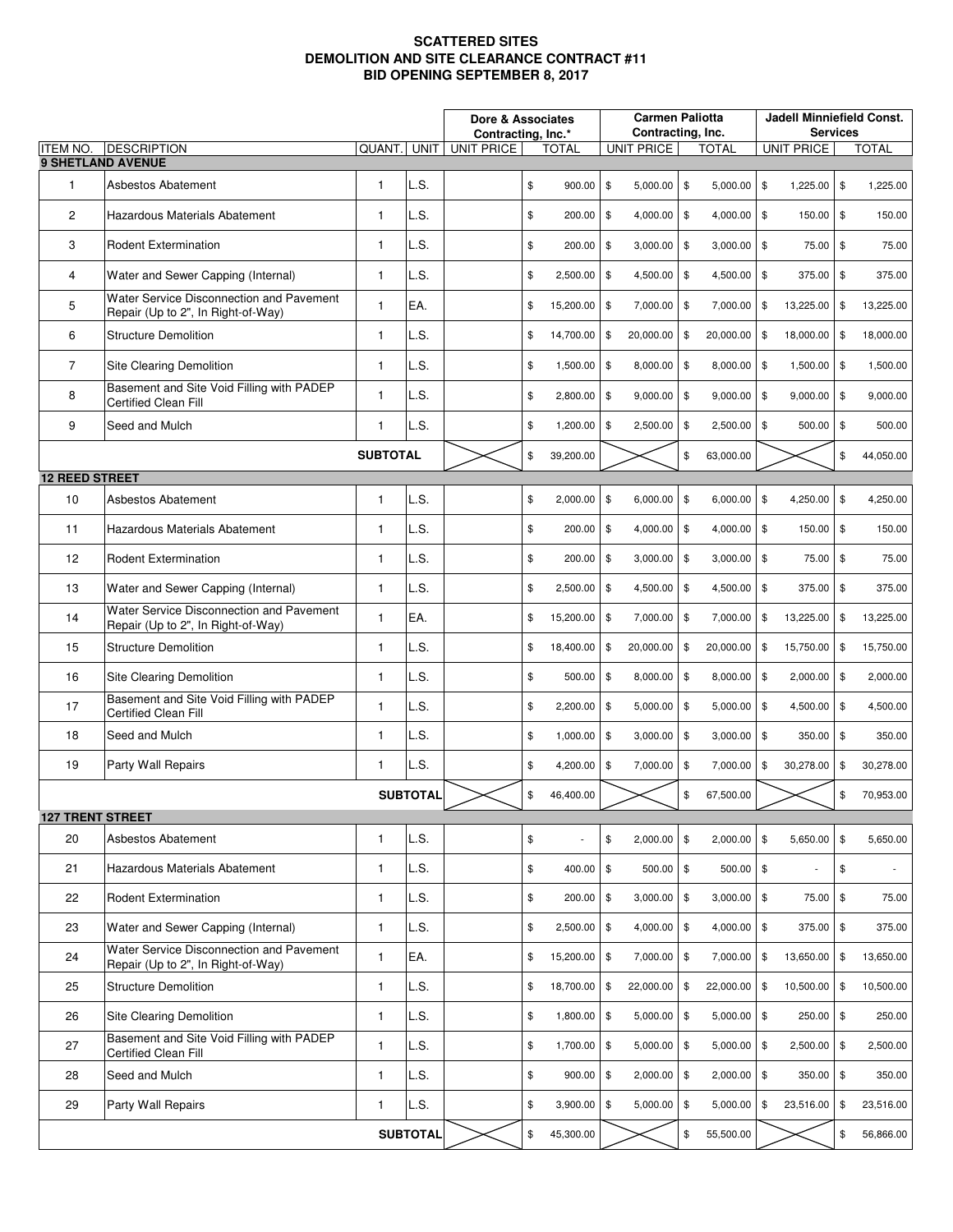## **SCATTERED SITES DEMOLITION AND SITE CLEARANCE CONTRACT #11 BID OPENING SEPTEMBER 8, 2017**

## **618 N. DALLAS AVENUE**

| 30                    | Asbestos Abatement                                                             | 1              | L.S.            |    |          | \$            | 1,700.00      | \$   | 4,500.00      | \$            | 4,500.00 \$   |               | 2,200.00      | \$<br>2,200.00  |
|-----------------------|--------------------------------------------------------------------------------|----------------|-----------------|----|----------|---------------|---------------|------|---------------|---------------|---------------|---------------|---------------|-----------------|
| 31                    | Hazardous Materials Abatement                                                  | $\mathbf{1}$   | L.S.            |    |          | \$            | 200.00        | \$   | 4,500.00      | \$            | 4,500.00 \$   |               | 150.00        | \$<br>150.00    |
| 32                    | <b>Rodent Extermination</b>                                                    | 1              | L.S.            |    |          | \$            | 200.00        | \$   | 3,000.00      | \$            | $3,000.00$ \$ |               | 75.00         | \$<br>75.00     |
| 33                    | Water and Sewer Capping (Internal)                                             | 1              | L.S.            |    |          | \$            | 2,500.00      | \$   | 4,000.00      | \$            | $4,000.00$ \$ |               | 375.00        | \$<br>375.00    |
| 34                    | Water Service Disconnection and Pavement<br>Repair (Up to 2", In Right-of-Way) | $\overline{c}$ | EA.             | \$ | 7,600.00 | \$            | 15,200.00     | \$   | 7,000.00      | \$            | 7,000.00      | \$            | 31,600.00     | \$<br>31,600.00 |
| 35                    | <b>Structure Demolition</b>                                                    | $\mathbf{1}$   | L.S.            |    |          | \$            | 24,700.00     | \$   | 27,000.00     | \$            | 27,000.00     | \$            | 12,500.00     | \$<br>12,500.00 |
| 36                    | Site Clearing Demolition                                                       | $\mathbf{1}$   | L.S.            |    |          | \$            | 1,500.00      | \$   | 5,000.00      | \$            | $5,000.00$ \$ |               | 3,000.00      | \$<br>3,000.00  |
| 37                    | Basement and Site Void Filling with PADEP<br><b>Certified Clean Fill</b>       | 1              | L.S.            |    |          | \$            | 2,900.00      | \$   | 6,000.00      | -\$           | 6,000.00      | \$            | 9,550.00      | \$<br>9,550.00  |
| 38                    | Seed and Mulch                                                                 | 1              | L.S.            |    |          | \$            | 1,600.00      | \$   | 2,000.00      | \$            | 2,000.00 \$   |               | 375.00        | \$<br>375.00    |
| 39                    | Party Wall Repairs                                                             | 1              | L.S.            |    |          | \$            | 2,400.00      | \$   | 4,500.00      | \$            | 4,500.00      | \$            | 19,072.00     | \$<br>19,072.00 |
|                       |                                                                                |                | <b>SUBTOTAL</b> |    |          | \$            | 52,900.00     |      |               | \$            | 67,500.00     |               |               | \$<br>78,897.00 |
| <b>111 CARRINGTON</b> |                                                                                |                |                 |    |          |               |               |      |               |               |               |               |               |                 |
| 40                    | Asbestos Abatement                                                             | 1              | L.S.            |    |          | \$            | 3,000.00      | \$   | 10,000.00     | \$            | 10,000.00     | \$            | 4,650.00      | \$<br>4,650.00  |
| 41                    | Hazardous Materials Abatement                                                  | 1              | L.S.            |    |          | \$            | 200.00        | \$   | 4,000.00      | <b>\$</b>     | $4,000.00$ \$ |               | 150.00        | \$<br>150.00    |
| 42                    | <b>Rodent Extermination</b>                                                    | 1              | L.S.            |    |          | \$            | 200.00        | \$   | 3,000.00      | \$            | 3,000.00      | \$            | 75.00         | \$<br>75.00     |
| 43                    | Water and Sewer Capping (Internal)                                             | 1              | L.S.            |    |          | \$            | 2,500.00      | \$   | 4,000.00      | \$            | $4,000.00$ \$ |               | 375.00        | \$<br>375.00    |
| 44                    | Water Service Disconnection and Pavement<br>Repair (Up to 2", In Right-of-Way) | 1              | EA.             | \$ | 7,600.00 | $\frac{3}{2}$ | 7,600.00      | \$   | 7,000.00      | \$            | 7,000.00      | $\frac{3}{2}$ | 13,225.00     | \$<br>13,225.00 |
| 45                    | <b>Structure Demolition</b>                                                    | $\mathbf{1}$   | L.S.            |    |          | \$            | 22,400.00     | \$   | 39,000.00     | \$            | 39,000.00     | \$            | 12,250.00     | \$<br>12,250.00 |
| 46                    | Site Clearing Demolition                                                       | 1              | LS.             |    |          | \$            | 1,000.00      | \$   | 6,000.00      | \$            | $6,000.00$ \$ |               | 2,000.00      | \$<br>2,000.00  |
| 47                    | Basement and Site Void Filling with PADEP<br><b>Certified Clean Fill</b>       | $\mathbf{1}$   | L.S.            |    |          | \$            | 2,100.00      | \$   | 9,000.00      | \$            | $9,000.00$ \$ |               | 7,245.00      | \$<br>7,245.00  |
| 48                    | Seed and Mulch                                                                 | $\mathbf{1}$   | L.S.            |    |          | \$            | 900.00        | \$   | 2,400.00      | \$            | 2,400.00 \$   |               | 375.00        | \$<br>375.00    |
| 49                    | Party Wall Repairs                                                             | 1              | LS.             |    |          | \$            | 3,900.00      | \$   | 6,000.00      | \$            | 6,000.00      | \$            | 21,875.00     | \$<br>21,875.00 |
|                       |                                                                                |                | <b>SUBTOTAL</b> |    |          | \$            | 43,800.00     |      |               | \$            | 90,400.00     |               |               | \$<br>62,220.00 |
|                       | <b>6369 EAST LIBERTY BOULEVARD</b>                                             |                |                 |    |          |               |               |      |               |               |               |               |               |                 |
| 50                    | Asbestos Abatement                                                             | 1              | L.S.            |    |          | \$            | 3,200.00      | \$   | 7,500.00 \$   |               | 7,500.00 \$   |               | 4,520.00      | \$<br>4,520.00  |
| 51                    | Hazardous Materials Abatement                                                  | 1              | L.S.            |    |          | \$            | 300.00        | \$   | 4,000.00      | l \$          | $4,000.00$ \$ |               | $250.00$ \$   | 250.00          |
| 52                    | Rodent Extermination                                                           | 1              | L.S.            |    |          | \$            | 300.00        | $\$$ | 3,000.00      | <b>\$</b>     | $3,000.00$ \$ |               | 75.00 \$      | 75.00           |
| 53                    | Water and Sewer Capping (Internal)                                             | 1              | L.S.            |    |          | \$            | 2,500.00      | \$   | 4,500.00      | <b>\$</b>     | 4,500.00 \$   |               | 375.00        | \$<br>375.00    |
| 54                    | Water Service Disconnection and Pavement<br>Repair (Up to 2", In Right-of-Way) | $\mathbf{1}$   | EA.             |    |          | \$            | 9,500.00      | \$   | 7,000.00      | l \$          | 7,000.00      | \$            | 13,225.00     | \$<br>13,225.00 |
| 55                    | <b>Structure Demolition</b>                                                    | 1              | L.S.            |    |          | \$            | 22,600.00     | \$   | 39,000.00     | \$            | 39,000.00 \$  |               | 14,000.00     | \$<br>14,000.00 |
| 56                    | Site Clearing Demolition                                                       | 1              | L.S.            |    |          | \$            | 1,000.00      | \$   | 6,000.00      | $\frac{3}{2}$ | $6,000.00$ \$ |               | $1,500.00$ \$ | 1,500.00        |
| 57                    | Basement and Site Void Filling with PADEP<br>Certified Clean Fill              | $\mathbf{1}$   | L.S.            |    |          | \$            | 3,300.00      | $\$$ | 8,000.00      | $\frac{3}{2}$ | 8,000.00 \$   |               | 6,750.00 \$   | 6,750.00        |
| 58                    | Seed and Mulch                                                                 | 1              | L.S.            |    |          | \$            | $1,400.00$ \$ |      | $4,000.00$ \$ |               | $4,000.00$ \$ |               | 750.00 \$     | 750.00          |
| <b>SUBTOTAL</b>       |                                                                                |                |                 |    |          | \$            | 44,100.00     |      |               | \$            | 83,000.00     |               |               | \$<br>41,445.00 |